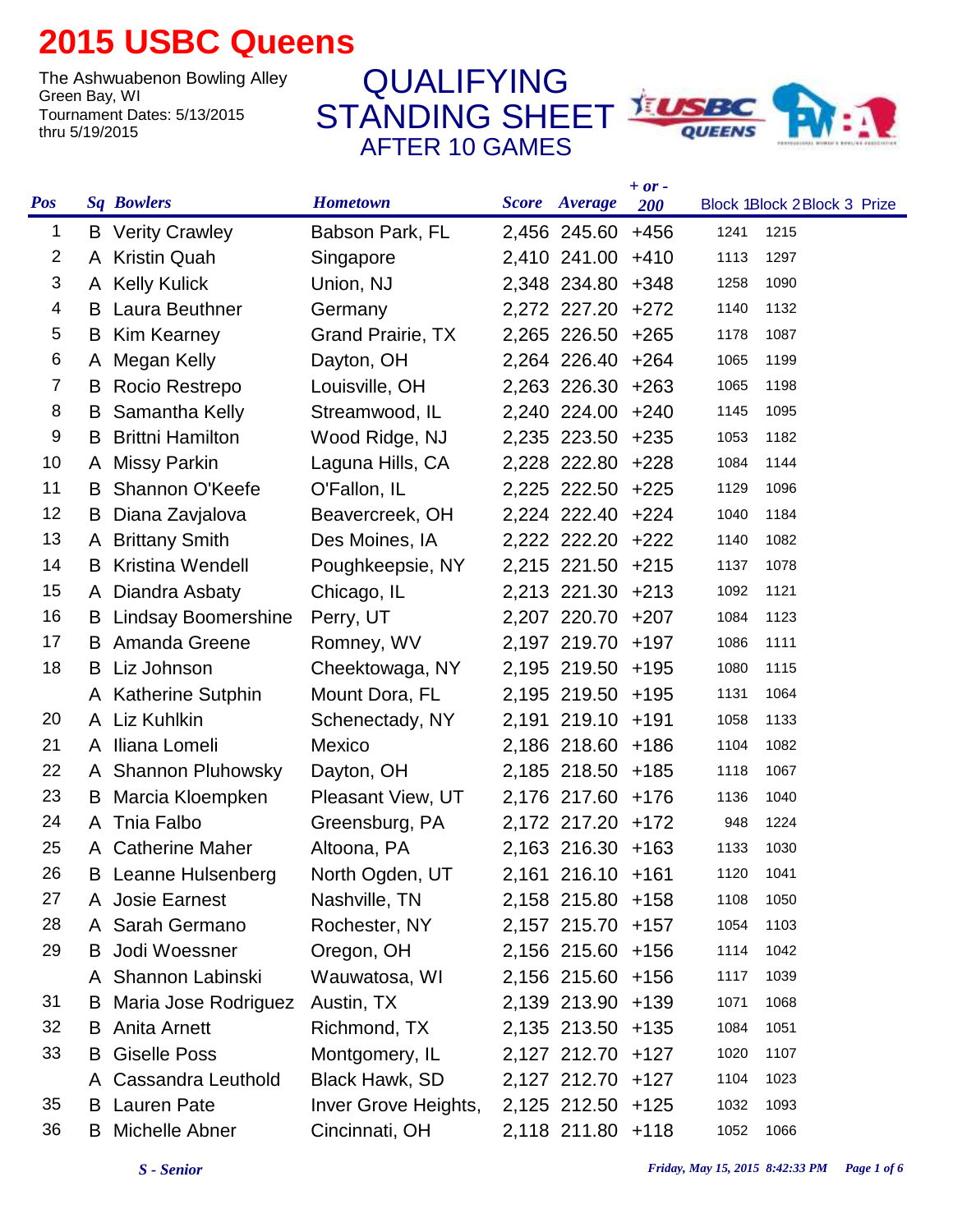| <b>Pos</b> |    | <b>Sq Bowlers</b>              | <b>Hometown</b>          | Score Average     | $+ or -$<br><b>200</b> |      | Block 1Block 2Block 3 Prize |  |
|------------|----|--------------------------------|--------------------------|-------------------|------------------------|------|-----------------------------|--|
|            |    | A Daria Kovalova               | Wichita, KS              | 2,118 211.80 +118 |                        | 1096 | 1022                        |  |
| 38         | B  | Kimi Davidson                  | Irving, TX               | 2,114 211.40 +114 |                        | 1053 | 1061                        |  |
| 39         |    | <b>B</b> Stephanie Martins     | <b>Brazil</b>            | 2,113 211.30 +113 |                        | 985  | 1128                        |  |
|            |    | A Karen Boyd                   | Fort Lauderdale, FL      | 2,113 211.30 +113 |                        | 1078 | 1035                        |  |
| 41         |    | A Aseret Zetter                | Mexico                   | 2,111 211.10 +111 |                        | 1036 | 1075                        |  |
| 42         |    | A Jessica Abel                 | Wichita, KS              | 2,109 210.90      | $+109$                 | 1039 | 1070                        |  |
| 43         |    | <b>B</b> Sarah Lokker          | New Baltimore, MI        | 2,108 210.80      | $+108$                 | 1046 | 1062                        |  |
| 44         |    | A Stephanie Schwartz           | Racine, WI               | 2,107 210.70      | $+107$                 | 1055 | 1052                        |  |
|            | B  | <b>Erin McCarthy</b>           | Omaha, NE                | 2,107 210.70      | $+107$                 | 1062 | 1045                        |  |
| 46 S       |    | B Anne Marie Duggan            | Edmond, OK               | 2,104 210.40      | $+104$                 | 1080 | 1024                        |  |
| 47         |    | A Katie Anne Sopp              | White Bear Lake, MN      | 2,102 210.20      | $+102$                 | 1017 | 1085                        |  |
| 48         |    | A Kerry Smith                  | Lititz, PA               | 2,097 209.70      | $+97$                  | 997  | 1100                        |  |
| 49         | B  | <b>Brandi Branka</b>           | Momence, IL              | 2,096 209.60      | $+96$                  | 979  | 1117                        |  |
|            | B  | Danielle McEwan                | Stony Point, NY          | 2,096 209.60      | $+96$                  | 1101 | 995                         |  |
| 51         |    | <b>B</b> Clara Guerrero        | Pflugerville, TX         | 2,095 209.50      | $+95$                  | 1067 | 1028                        |  |
| 52         |    | <b>B</b> Jacqui Reese          | McAdoo, PA               | 2,094 209.40      | $+94$                  | 1119 | 975                         |  |
| 53         |    | <b>B</b> Karen Marcano         | Venezuela                | 2,092 209.20      | $+92$                  | 1076 | 1016                        |  |
| 54         |    | <b>B</b> Mariana Ayala         | Euless, TX               | 2,090 209.00      | $+90$                  | 996  | 1094                        |  |
| 55         | B  | Kristin Warzinski              | Lincoln, CA              | 2,082 208.20      | $+82$                  | 1065 | 1017                        |  |
| 56         |    | <b>B</b> Elysia Current        | Ephrata, PA              | 2,072 207.20      | $+72$                  | 1043 | 1029                        |  |
| 57 S       |    | <b>B</b> Carolyn Dorin-Ballard | Keller, TX               | 2,071 207.10      | $+71$                  | 1054 | 1017                        |  |
| 58         | B  | <b>Birgit Poeppler</b>         | Germany                  | 2,070 207.00      | $+70$                  | 924  | 1146                        |  |
|            |    | A Sarah Muench                 | Kewaskum, WI             | 2,070 207.00      | $+70$                  | 1018 | 1052                        |  |
| 60         |    | A Sandra Gongora               | Mexico                   | 2,067 206.70      | $+67$                  | 1073 | 994                         |  |
| 61         |    | A Kayla Stram                  | Minnetonka, MN           | 2,066 206.60      | $+66$                  | 1021 | 1045                        |  |
| 62         | B  | Stefanie Johnson               | <b>Grand Prairie, TX</b> | 2,062 206.20      | $+62$                  | 1075 | 987                         |  |
| 63         | B  | <b>Bryanna Caldwell</b>        | Red Rock, AZ             | 2,061 206.10      | $+61$                  | 982  | 1079                        |  |
| 64         |    | <b>B</b> Lindsay Rusch         | Appleton, WI             | 2,057 205.70      | $+57$                  | 1012 | 1045                        |  |
| 65         |    | A Christina Hardee             | Mount Dora, FL           | 2,053 205.30      | $+53$                  | 962  | 1091                        |  |
| 66         | B  | Samantha How                   | Oregon City, OR          | 2,050 205.00      | $+50$                  | 1088 | 962                         |  |
| 67         |    | A Kristy Coles                 | Kearns, UT               | 2,049 204.90      | $+49$                  | 1014 | 1035                        |  |
| 68         |    | A Pamela Alvarez               | Mexico                   | 2,048 204.80      | $+48$                  | 1008 | 1040                        |  |
| 69         |    | A Sandi Charles                | Nolanville, TX           | 2,046 204.60      | $+46$                  | 1072 | 974                         |  |
| 70         |    | <b>B</b> Jennifer Helferstay   | O'Fallon, MO             | 2,045 204.50      | $+45$                  | 967  | 1078                        |  |
| 71         |    | <b>B</b> Julie Oczepek         | Reese, MI                | 2,042 204.20      | $+42$                  | 1006 | 1036                        |  |
|            |    | <b>B</b> Leigh Anne Price      | O'Fallon, MO             | 2,042 204.20      | $+42$                  | 1051 | 991                         |  |
| 73         |    | <b>Brittany Himmelreich</b>    | Cressona, PA             | 2,040 204.00      | $+40$                  | 952  | 1088                        |  |
|            |    | A Genie Franklin               | Frisco, TX               | 2,040 204.00      | $+40$                  | 958  | 1082                        |  |
| 75         |    | A Olivia Sandham               | Saint Joseph, MO         | 2,039 203.90      | $+39$                  | 1007 | 1032                        |  |
| 76         |    | <b>B</b> Summer Jasmin         | Beckley, WV              | 2,037 203.70      | $+37$                  | 1085 | 952                         |  |
| 77         | B. | <b>Natalie Cortese</b>         | Hoffman Estates, IL      | 2,035 203.50      | $+35$                  | 1027 | 1008                        |  |
| 78         | B  | <b>Brenda Padilla</b>          | Mansfield, TX            | 2,034 203.40      | $+34$                  | 975  | 1059                        |  |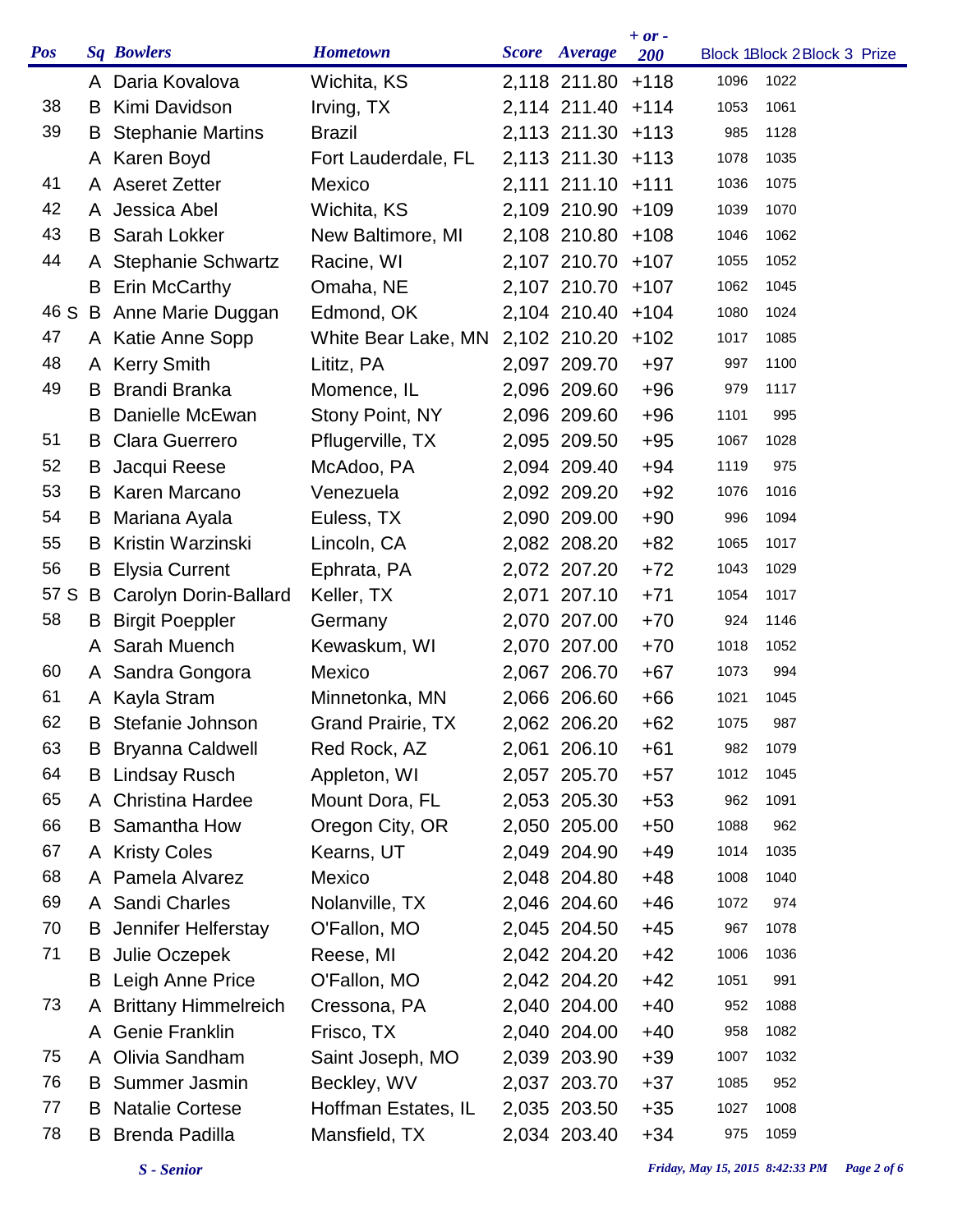| Baltimore, MD<br><b>B</b> Samantha Schaden<br>2,034 203.40<br>$+34$<br>1084<br>950<br>80<br><b>Ashley Rucker</b><br>Bartlesville, OK<br>2,029 202.90<br>$+29$<br>1081<br>948<br>B<br>A Ashly Galante<br>2,029 202.90<br>$+29$<br>Palm Harbor, FL<br>1017<br>1012<br>Patricia De Faria<br>$+27$<br>82<br>Venezuela<br>2,027 202.70<br>B<br>1090<br>937<br>83 S<br>A Michelle Bowden-Calh<br>Flossmoor, IL<br>2,023 202.30<br>$+23$<br>1022<br>1001<br>$+23$<br>A Jacqueline Carbonetto Blauvelt, NY<br>2,023 202.30<br>1009<br>1014<br>$+19$<br>85<br><b>B</b> April Murphy<br>Wichita, KS<br>2,019 201.90<br>1014<br>1005<br>A Jennifer Higgins<br>Westerville, OH<br>2,019 201.90<br>$+19$<br>972<br>1047<br>Neishka Cardona<br>87<br>Puerto, PR<br>2,015 201.50<br>$+15$<br>950<br>B<br>1065<br>88<br>A Emily Peterson<br>West Fargo, ND<br>2,009 200.90<br>1038<br>$+9$<br>971<br>A Debbie Ayers<br>La Mesa, CA<br>2,009 200.90<br>$+9$<br>936<br>S<br>1073<br>Terysa Wojnar<br>New Lenox, IL<br>2,009 200.90<br>$+9$<br>928<br>B<br>1081<br><b>Brooke Bower</b><br>Camp Hill, PA<br>91<br>2,008 200.80<br>$+8$<br>1032<br>B<br>976<br>2,008 200.80<br>960<br><b>Cieara Watts</b><br>Sugar Land, TX<br>$+8$<br>1048<br>A<br>93<br><b>Kimberly Roe</b><br>New Smyrna Beach,<br>2,006 200.60<br>$+6$<br>987<br>1019<br>B<br>94<br>A Sydney Brummett<br>Fort Wayne, IN<br>2,005 200.50<br>$+5$<br>1032<br>973<br>95<br><b>Ryan Oswood</b><br>Champlin, MN<br>2,000 200.00<br>$\mathbf 0$<br>1079<br>921<br>B<br>96<br>A Correen Lieber<br>952<br>Issaquah, WA<br>1,996 199.60<br>$-4$<br>1044<br>97<br>$-14$<br>Jordan Newham<br>Aurora, IL<br>1,986 198.60<br>995<br>991<br>B.<br>98<br>Denver, CO<br>$-18$<br><b>B</b> Emily Eckhoff<br>1,982 198.20<br>1003<br>979<br>99<br><b>Trisha Reid</b><br>Columbus, OH<br>1,978 197.80<br>$-22$<br>993<br>985<br>B<br>100<br>A Lili Robles<br>$-25$<br>Mexico<br>1,975 197.50<br>965<br>1010<br>101<br>1,967 196.70<br>$-33$<br>A Ashley Crowder<br>Tamarac, FL<br>1008<br>959<br>102<br>Catie Jensen<br>Fort Worth, TX<br>1,965 196.50<br>$-35$<br>1002<br>B<br>963<br>103<br><b>Blair Blumenscheid</b><br>Columbus, OH<br>1,959 195.90<br>$-41$<br>999<br>960<br>A<br>104<br>1,958 195.80<br>$-42$<br>State College, PA<br>Danielle Knittle<br>962<br>996<br>A<br>105<br>Nikki Stiteler<br>Medina, OH<br>1,952 195.20<br>$-48$<br>970<br>982<br>B<br>1,951 195.10<br>$-49$<br>106<br><b>Crystal Brooks</b><br>Schofield, WI<br>994<br>957<br>A<br>107<br>Katelyn Zwiefelhofer<br>Racine, WI<br>1,949 194.90<br>$-51$<br>983<br>966<br>108<br>A Gabriella Mayfield<br>Lake Isabella, CA<br>1,948 194.80<br>$-52$<br>1027<br>921<br>$-53$<br>A Mindie Meyer-Mohr<br>Alexandria, MN<br>1,947 194.70<br>996<br>951<br>A Kalynn Carl<br>Albany, NY<br>$-58$<br>1,942 194.20<br>988<br>954<br>A Lori Eskew<br>Hillsboro, OR<br>1,940 194.00<br>$-60$<br>996<br>944<br>A Jamie Martin<br>$-61$<br>Omaha, NE<br>1,939 193.90<br>974<br>965<br>Fond du Lac, WI<br>$-62$<br>Morgan O'Brien<br>1,938 193.80<br>1033<br>905<br>B<br><b>B</b> Kerrie Watson<br>Canada<br>$-64$<br>1,936 193.60<br>1020<br>916<br><b>Michelle Secours</b><br>$-66$<br>Huntsville, TX<br>1,934 193.40<br>1031<br>903<br>A Holly Harris<br>1,928 192.80<br>$-72$<br>Wichita, KS<br>991<br>937<br>A Kristin Nieter<br>$-78$<br>Homewood, IL<br>1,922 192.20<br>962<br>960<br>A Heather D'Errico<br>Rochester, NY<br>$-81$<br>1,919 191.90<br>940<br>979<br>Colombia<br><b>B</b> Paola Gomez<br>1,918 191.80<br>$-82$<br>930<br>988 | <b>Pos</b> | <b>Sq Bowlers</b> | <b>Hometown</b> | <b>Score</b> Average | $+ or -$<br>200 | Block 1Block 2Block 3 Prize |  |
|------------------------------------------------------------------------------------------------------------------------------------------------------------------------------------------------------------------------------------------------------------------------------------------------------------------------------------------------------------------------------------------------------------------------------------------------------------------------------------------------------------------------------------------------------------------------------------------------------------------------------------------------------------------------------------------------------------------------------------------------------------------------------------------------------------------------------------------------------------------------------------------------------------------------------------------------------------------------------------------------------------------------------------------------------------------------------------------------------------------------------------------------------------------------------------------------------------------------------------------------------------------------------------------------------------------------------------------------------------------------------------------------------------------------------------------------------------------------------------------------------------------------------------------------------------------------------------------------------------------------------------------------------------------------------------------------------------------------------------------------------------------------------------------------------------------------------------------------------------------------------------------------------------------------------------------------------------------------------------------------------------------------------------------------------------------------------------------------------------------------------------------------------------------------------------------------------------------------------------------------------------------------------------------------------------------------------------------------------------------------------------------------------------------------------------------------------------------------------------------------------------------------------------------------------------------------------------------------------------------------------------------------------------------------------------------------------------------------------------------------------------------------------------------------------------------------------------------------------------------------------------------------------------------------------------------------------------------------------------------------------------------------------------------------------------------------------------------------------------------------------------------------------------------------------------------------------------------------------------------------------------------------------------------------------------------------------------------------------------------------------------------------------------------------------------------------------------------------------------------------------------------------------------------------|------------|-------------------|-----------------|----------------------|-----------------|-----------------------------|--|
|                                                                                                                                                                                                                                                                                                                                                                                                                                                                                                                                                                                                                                                                                                                                                                                                                                                                                                                                                                                                                                                                                                                                                                                                                                                                                                                                                                                                                                                                                                                                                                                                                                                                                                                                                                                                                                                                                                                                                                                                                                                                                                                                                                                                                                                                                                                                                                                                                                                                                                                                                                                                                                                                                                                                                                                                                                                                                                                                                                                                                                                                                                                                                                                                                                                                                                                                                                                                                                                                                                                                                |            |                   |                 |                      |                 |                             |  |
|                                                                                                                                                                                                                                                                                                                                                                                                                                                                                                                                                                                                                                                                                                                                                                                                                                                                                                                                                                                                                                                                                                                                                                                                                                                                                                                                                                                                                                                                                                                                                                                                                                                                                                                                                                                                                                                                                                                                                                                                                                                                                                                                                                                                                                                                                                                                                                                                                                                                                                                                                                                                                                                                                                                                                                                                                                                                                                                                                                                                                                                                                                                                                                                                                                                                                                                                                                                                                                                                                                                                                |            |                   |                 |                      |                 |                             |  |
|                                                                                                                                                                                                                                                                                                                                                                                                                                                                                                                                                                                                                                                                                                                                                                                                                                                                                                                                                                                                                                                                                                                                                                                                                                                                                                                                                                                                                                                                                                                                                                                                                                                                                                                                                                                                                                                                                                                                                                                                                                                                                                                                                                                                                                                                                                                                                                                                                                                                                                                                                                                                                                                                                                                                                                                                                                                                                                                                                                                                                                                                                                                                                                                                                                                                                                                                                                                                                                                                                                                                                |            |                   |                 |                      |                 |                             |  |
|                                                                                                                                                                                                                                                                                                                                                                                                                                                                                                                                                                                                                                                                                                                                                                                                                                                                                                                                                                                                                                                                                                                                                                                                                                                                                                                                                                                                                                                                                                                                                                                                                                                                                                                                                                                                                                                                                                                                                                                                                                                                                                                                                                                                                                                                                                                                                                                                                                                                                                                                                                                                                                                                                                                                                                                                                                                                                                                                                                                                                                                                                                                                                                                                                                                                                                                                                                                                                                                                                                                                                |            |                   |                 |                      |                 |                             |  |
|                                                                                                                                                                                                                                                                                                                                                                                                                                                                                                                                                                                                                                                                                                                                                                                                                                                                                                                                                                                                                                                                                                                                                                                                                                                                                                                                                                                                                                                                                                                                                                                                                                                                                                                                                                                                                                                                                                                                                                                                                                                                                                                                                                                                                                                                                                                                                                                                                                                                                                                                                                                                                                                                                                                                                                                                                                                                                                                                                                                                                                                                                                                                                                                                                                                                                                                                                                                                                                                                                                                                                |            |                   |                 |                      |                 |                             |  |
|                                                                                                                                                                                                                                                                                                                                                                                                                                                                                                                                                                                                                                                                                                                                                                                                                                                                                                                                                                                                                                                                                                                                                                                                                                                                                                                                                                                                                                                                                                                                                                                                                                                                                                                                                                                                                                                                                                                                                                                                                                                                                                                                                                                                                                                                                                                                                                                                                                                                                                                                                                                                                                                                                                                                                                                                                                                                                                                                                                                                                                                                                                                                                                                                                                                                                                                                                                                                                                                                                                                                                |            |                   |                 |                      |                 |                             |  |
|                                                                                                                                                                                                                                                                                                                                                                                                                                                                                                                                                                                                                                                                                                                                                                                                                                                                                                                                                                                                                                                                                                                                                                                                                                                                                                                                                                                                                                                                                                                                                                                                                                                                                                                                                                                                                                                                                                                                                                                                                                                                                                                                                                                                                                                                                                                                                                                                                                                                                                                                                                                                                                                                                                                                                                                                                                                                                                                                                                                                                                                                                                                                                                                                                                                                                                                                                                                                                                                                                                                                                |            |                   |                 |                      |                 |                             |  |
|                                                                                                                                                                                                                                                                                                                                                                                                                                                                                                                                                                                                                                                                                                                                                                                                                                                                                                                                                                                                                                                                                                                                                                                                                                                                                                                                                                                                                                                                                                                                                                                                                                                                                                                                                                                                                                                                                                                                                                                                                                                                                                                                                                                                                                                                                                                                                                                                                                                                                                                                                                                                                                                                                                                                                                                                                                                                                                                                                                                                                                                                                                                                                                                                                                                                                                                                                                                                                                                                                                                                                |            |                   |                 |                      |                 |                             |  |
|                                                                                                                                                                                                                                                                                                                                                                                                                                                                                                                                                                                                                                                                                                                                                                                                                                                                                                                                                                                                                                                                                                                                                                                                                                                                                                                                                                                                                                                                                                                                                                                                                                                                                                                                                                                                                                                                                                                                                                                                                                                                                                                                                                                                                                                                                                                                                                                                                                                                                                                                                                                                                                                                                                                                                                                                                                                                                                                                                                                                                                                                                                                                                                                                                                                                                                                                                                                                                                                                                                                                                |            |                   |                 |                      |                 |                             |  |
|                                                                                                                                                                                                                                                                                                                                                                                                                                                                                                                                                                                                                                                                                                                                                                                                                                                                                                                                                                                                                                                                                                                                                                                                                                                                                                                                                                                                                                                                                                                                                                                                                                                                                                                                                                                                                                                                                                                                                                                                                                                                                                                                                                                                                                                                                                                                                                                                                                                                                                                                                                                                                                                                                                                                                                                                                                                                                                                                                                                                                                                                                                                                                                                                                                                                                                                                                                                                                                                                                                                                                |            |                   |                 |                      |                 |                             |  |
|                                                                                                                                                                                                                                                                                                                                                                                                                                                                                                                                                                                                                                                                                                                                                                                                                                                                                                                                                                                                                                                                                                                                                                                                                                                                                                                                                                                                                                                                                                                                                                                                                                                                                                                                                                                                                                                                                                                                                                                                                                                                                                                                                                                                                                                                                                                                                                                                                                                                                                                                                                                                                                                                                                                                                                                                                                                                                                                                                                                                                                                                                                                                                                                                                                                                                                                                                                                                                                                                                                                                                |            |                   |                 |                      |                 |                             |  |
|                                                                                                                                                                                                                                                                                                                                                                                                                                                                                                                                                                                                                                                                                                                                                                                                                                                                                                                                                                                                                                                                                                                                                                                                                                                                                                                                                                                                                                                                                                                                                                                                                                                                                                                                                                                                                                                                                                                                                                                                                                                                                                                                                                                                                                                                                                                                                                                                                                                                                                                                                                                                                                                                                                                                                                                                                                                                                                                                                                                                                                                                                                                                                                                                                                                                                                                                                                                                                                                                                                                                                |            |                   |                 |                      |                 |                             |  |
|                                                                                                                                                                                                                                                                                                                                                                                                                                                                                                                                                                                                                                                                                                                                                                                                                                                                                                                                                                                                                                                                                                                                                                                                                                                                                                                                                                                                                                                                                                                                                                                                                                                                                                                                                                                                                                                                                                                                                                                                                                                                                                                                                                                                                                                                                                                                                                                                                                                                                                                                                                                                                                                                                                                                                                                                                                                                                                                                                                                                                                                                                                                                                                                                                                                                                                                                                                                                                                                                                                                                                |            |                   |                 |                      |                 |                             |  |
|                                                                                                                                                                                                                                                                                                                                                                                                                                                                                                                                                                                                                                                                                                                                                                                                                                                                                                                                                                                                                                                                                                                                                                                                                                                                                                                                                                                                                                                                                                                                                                                                                                                                                                                                                                                                                                                                                                                                                                                                                                                                                                                                                                                                                                                                                                                                                                                                                                                                                                                                                                                                                                                                                                                                                                                                                                                                                                                                                                                                                                                                                                                                                                                                                                                                                                                                                                                                                                                                                                                                                |            |                   |                 |                      |                 |                             |  |
|                                                                                                                                                                                                                                                                                                                                                                                                                                                                                                                                                                                                                                                                                                                                                                                                                                                                                                                                                                                                                                                                                                                                                                                                                                                                                                                                                                                                                                                                                                                                                                                                                                                                                                                                                                                                                                                                                                                                                                                                                                                                                                                                                                                                                                                                                                                                                                                                                                                                                                                                                                                                                                                                                                                                                                                                                                                                                                                                                                                                                                                                                                                                                                                                                                                                                                                                                                                                                                                                                                                                                |            |                   |                 |                      |                 |                             |  |
|                                                                                                                                                                                                                                                                                                                                                                                                                                                                                                                                                                                                                                                                                                                                                                                                                                                                                                                                                                                                                                                                                                                                                                                                                                                                                                                                                                                                                                                                                                                                                                                                                                                                                                                                                                                                                                                                                                                                                                                                                                                                                                                                                                                                                                                                                                                                                                                                                                                                                                                                                                                                                                                                                                                                                                                                                                                                                                                                                                                                                                                                                                                                                                                                                                                                                                                                                                                                                                                                                                                                                |            |                   |                 |                      |                 |                             |  |
|                                                                                                                                                                                                                                                                                                                                                                                                                                                                                                                                                                                                                                                                                                                                                                                                                                                                                                                                                                                                                                                                                                                                                                                                                                                                                                                                                                                                                                                                                                                                                                                                                                                                                                                                                                                                                                                                                                                                                                                                                                                                                                                                                                                                                                                                                                                                                                                                                                                                                                                                                                                                                                                                                                                                                                                                                                                                                                                                                                                                                                                                                                                                                                                                                                                                                                                                                                                                                                                                                                                                                |            |                   |                 |                      |                 |                             |  |
|                                                                                                                                                                                                                                                                                                                                                                                                                                                                                                                                                                                                                                                                                                                                                                                                                                                                                                                                                                                                                                                                                                                                                                                                                                                                                                                                                                                                                                                                                                                                                                                                                                                                                                                                                                                                                                                                                                                                                                                                                                                                                                                                                                                                                                                                                                                                                                                                                                                                                                                                                                                                                                                                                                                                                                                                                                                                                                                                                                                                                                                                                                                                                                                                                                                                                                                                                                                                                                                                                                                                                |            |                   |                 |                      |                 |                             |  |
|                                                                                                                                                                                                                                                                                                                                                                                                                                                                                                                                                                                                                                                                                                                                                                                                                                                                                                                                                                                                                                                                                                                                                                                                                                                                                                                                                                                                                                                                                                                                                                                                                                                                                                                                                                                                                                                                                                                                                                                                                                                                                                                                                                                                                                                                                                                                                                                                                                                                                                                                                                                                                                                                                                                                                                                                                                                                                                                                                                                                                                                                                                                                                                                                                                                                                                                                                                                                                                                                                                                                                |            |                   |                 |                      |                 |                             |  |
|                                                                                                                                                                                                                                                                                                                                                                                                                                                                                                                                                                                                                                                                                                                                                                                                                                                                                                                                                                                                                                                                                                                                                                                                                                                                                                                                                                                                                                                                                                                                                                                                                                                                                                                                                                                                                                                                                                                                                                                                                                                                                                                                                                                                                                                                                                                                                                                                                                                                                                                                                                                                                                                                                                                                                                                                                                                                                                                                                                                                                                                                                                                                                                                                                                                                                                                                                                                                                                                                                                                                                |            |                   |                 |                      |                 |                             |  |
|                                                                                                                                                                                                                                                                                                                                                                                                                                                                                                                                                                                                                                                                                                                                                                                                                                                                                                                                                                                                                                                                                                                                                                                                                                                                                                                                                                                                                                                                                                                                                                                                                                                                                                                                                                                                                                                                                                                                                                                                                                                                                                                                                                                                                                                                                                                                                                                                                                                                                                                                                                                                                                                                                                                                                                                                                                                                                                                                                                                                                                                                                                                                                                                                                                                                                                                                                                                                                                                                                                                                                |            |                   |                 |                      |                 |                             |  |
|                                                                                                                                                                                                                                                                                                                                                                                                                                                                                                                                                                                                                                                                                                                                                                                                                                                                                                                                                                                                                                                                                                                                                                                                                                                                                                                                                                                                                                                                                                                                                                                                                                                                                                                                                                                                                                                                                                                                                                                                                                                                                                                                                                                                                                                                                                                                                                                                                                                                                                                                                                                                                                                                                                                                                                                                                                                                                                                                                                                                                                                                                                                                                                                                                                                                                                                                                                                                                                                                                                                                                |            |                   |                 |                      |                 |                             |  |
|                                                                                                                                                                                                                                                                                                                                                                                                                                                                                                                                                                                                                                                                                                                                                                                                                                                                                                                                                                                                                                                                                                                                                                                                                                                                                                                                                                                                                                                                                                                                                                                                                                                                                                                                                                                                                                                                                                                                                                                                                                                                                                                                                                                                                                                                                                                                                                                                                                                                                                                                                                                                                                                                                                                                                                                                                                                                                                                                                                                                                                                                                                                                                                                                                                                                                                                                                                                                                                                                                                                                                |            |                   |                 |                      |                 |                             |  |
|                                                                                                                                                                                                                                                                                                                                                                                                                                                                                                                                                                                                                                                                                                                                                                                                                                                                                                                                                                                                                                                                                                                                                                                                                                                                                                                                                                                                                                                                                                                                                                                                                                                                                                                                                                                                                                                                                                                                                                                                                                                                                                                                                                                                                                                                                                                                                                                                                                                                                                                                                                                                                                                                                                                                                                                                                                                                                                                                                                                                                                                                                                                                                                                                                                                                                                                                                                                                                                                                                                                                                |            |                   |                 |                      |                 |                             |  |
|                                                                                                                                                                                                                                                                                                                                                                                                                                                                                                                                                                                                                                                                                                                                                                                                                                                                                                                                                                                                                                                                                                                                                                                                                                                                                                                                                                                                                                                                                                                                                                                                                                                                                                                                                                                                                                                                                                                                                                                                                                                                                                                                                                                                                                                                                                                                                                                                                                                                                                                                                                                                                                                                                                                                                                                                                                                                                                                                                                                                                                                                                                                                                                                                                                                                                                                                                                                                                                                                                                                                                |            |                   |                 |                      |                 |                             |  |
|                                                                                                                                                                                                                                                                                                                                                                                                                                                                                                                                                                                                                                                                                                                                                                                                                                                                                                                                                                                                                                                                                                                                                                                                                                                                                                                                                                                                                                                                                                                                                                                                                                                                                                                                                                                                                                                                                                                                                                                                                                                                                                                                                                                                                                                                                                                                                                                                                                                                                                                                                                                                                                                                                                                                                                                                                                                                                                                                                                                                                                                                                                                                                                                                                                                                                                                                                                                                                                                                                                                                                |            |                   |                 |                      |                 |                             |  |
|                                                                                                                                                                                                                                                                                                                                                                                                                                                                                                                                                                                                                                                                                                                                                                                                                                                                                                                                                                                                                                                                                                                                                                                                                                                                                                                                                                                                                                                                                                                                                                                                                                                                                                                                                                                                                                                                                                                                                                                                                                                                                                                                                                                                                                                                                                                                                                                                                                                                                                                                                                                                                                                                                                                                                                                                                                                                                                                                                                                                                                                                                                                                                                                                                                                                                                                                                                                                                                                                                                                                                |            |                   |                 |                      |                 |                             |  |
|                                                                                                                                                                                                                                                                                                                                                                                                                                                                                                                                                                                                                                                                                                                                                                                                                                                                                                                                                                                                                                                                                                                                                                                                                                                                                                                                                                                                                                                                                                                                                                                                                                                                                                                                                                                                                                                                                                                                                                                                                                                                                                                                                                                                                                                                                                                                                                                                                                                                                                                                                                                                                                                                                                                                                                                                                                                                                                                                                                                                                                                                                                                                                                                                                                                                                                                                                                                                                                                                                                                                                |            |                   |                 |                      |                 |                             |  |
|                                                                                                                                                                                                                                                                                                                                                                                                                                                                                                                                                                                                                                                                                                                                                                                                                                                                                                                                                                                                                                                                                                                                                                                                                                                                                                                                                                                                                                                                                                                                                                                                                                                                                                                                                                                                                                                                                                                                                                                                                                                                                                                                                                                                                                                                                                                                                                                                                                                                                                                                                                                                                                                                                                                                                                                                                                                                                                                                                                                                                                                                                                                                                                                                                                                                                                                                                                                                                                                                                                                                                |            |                   |                 |                      |                 |                             |  |
|                                                                                                                                                                                                                                                                                                                                                                                                                                                                                                                                                                                                                                                                                                                                                                                                                                                                                                                                                                                                                                                                                                                                                                                                                                                                                                                                                                                                                                                                                                                                                                                                                                                                                                                                                                                                                                                                                                                                                                                                                                                                                                                                                                                                                                                                                                                                                                                                                                                                                                                                                                                                                                                                                                                                                                                                                                                                                                                                                                                                                                                                                                                                                                                                                                                                                                                                                                                                                                                                                                                                                |            |                   |                 |                      |                 |                             |  |
|                                                                                                                                                                                                                                                                                                                                                                                                                                                                                                                                                                                                                                                                                                                                                                                                                                                                                                                                                                                                                                                                                                                                                                                                                                                                                                                                                                                                                                                                                                                                                                                                                                                                                                                                                                                                                                                                                                                                                                                                                                                                                                                                                                                                                                                                                                                                                                                                                                                                                                                                                                                                                                                                                                                                                                                                                                                                                                                                                                                                                                                                                                                                                                                                                                                                                                                                                                                                                                                                                                                                                | 109        |                   |                 |                      |                 |                             |  |
|                                                                                                                                                                                                                                                                                                                                                                                                                                                                                                                                                                                                                                                                                                                                                                                                                                                                                                                                                                                                                                                                                                                                                                                                                                                                                                                                                                                                                                                                                                                                                                                                                                                                                                                                                                                                                                                                                                                                                                                                                                                                                                                                                                                                                                                                                                                                                                                                                                                                                                                                                                                                                                                                                                                                                                                                                                                                                                                                                                                                                                                                                                                                                                                                                                                                                                                                                                                                                                                                                                                                                | 110        |                   |                 |                      |                 |                             |  |
|                                                                                                                                                                                                                                                                                                                                                                                                                                                                                                                                                                                                                                                                                                                                                                                                                                                                                                                                                                                                                                                                                                                                                                                                                                                                                                                                                                                                                                                                                                                                                                                                                                                                                                                                                                                                                                                                                                                                                                                                                                                                                                                                                                                                                                                                                                                                                                                                                                                                                                                                                                                                                                                                                                                                                                                                                                                                                                                                                                                                                                                                                                                                                                                                                                                                                                                                                                                                                                                                                                                                                | 111        |                   |                 |                      |                 |                             |  |
|                                                                                                                                                                                                                                                                                                                                                                                                                                                                                                                                                                                                                                                                                                                                                                                                                                                                                                                                                                                                                                                                                                                                                                                                                                                                                                                                                                                                                                                                                                                                                                                                                                                                                                                                                                                                                                                                                                                                                                                                                                                                                                                                                                                                                                                                                                                                                                                                                                                                                                                                                                                                                                                                                                                                                                                                                                                                                                                                                                                                                                                                                                                                                                                                                                                                                                                                                                                                                                                                                                                                                | 112        |                   |                 |                      |                 |                             |  |
|                                                                                                                                                                                                                                                                                                                                                                                                                                                                                                                                                                                                                                                                                                                                                                                                                                                                                                                                                                                                                                                                                                                                                                                                                                                                                                                                                                                                                                                                                                                                                                                                                                                                                                                                                                                                                                                                                                                                                                                                                                                                                                                                                                                                                                                                                                                                                                                                                                                                                                                                                                                                                                                                                                                                                                                                                                                                                                                                                                                                                                                                                                                                                                                                                                                                                                                                                                                                                                                                                                                                                | 113        |                   |                 |                      |                 |                             |  |
|                                                                                                                                                                                                                                                                                                                                                                                                                                                                                                                                                                                                                                                                                                                                                                                                                                                                                                                                                                                                                                                                                                                                                                                                                                                                                                                                                                                                                                                                                                                                                                                                                                                                                                                                                                                                                                                                                                                                                                                                                                                                                                                                                                                                                                                                                                                                                                                                                                                                                                                                                                                                                                                                                                                                                                                                                                                                                                                                                                                                                                                                                                                                                                                                                                                                                                                                                                                                                                                                                                                                                | 114        |                   |                 |                      |                 |                             |  |
|                                                                                                                                                                                                                                                                                                                                                                                                                                                                                                                                                                                                                                                                                                                                                                                                                                                                                                                                                                                                                                                                                                                                                                                                                                                                                                                                                                                                                                                                                                                                                                                                                                                                                                                                                                                                                                                                                                                                                                                                                                                                                                                                                                                                                                                                                                                                                                                                                                                                                                                                                                                                                                                                                                                                                                                                                                                                                                                                                                                                                                                                                                                                                                                                                                                                                                                                                                                                                                                                                                                                                | 115        |                   |                 |                      |                 |                             |  |
|                                                                                                                                                                                                                                                                                                                                                                                                                                                                                                                                                                                                                                                                                                                                                                                                                                                                                                                                                                                                                                                                                                                                                                                                                                                                                                                                                                                                                                                                                                                                                                                                                                                                                                                                                                                                                                                                                                                                                                                                                                                                                                                                                                                                                                                                                                                                                                                                                                                                                                                                                                                                                                                                                                                                                                                                                                                                                                                                                                                                                                                                                                                                                                                                                                                                                                                                                                                                                                                                                                                                                | 116        |                   |                 |                      |                 |                             |  |
|                                                                                                                                                                                                                                                                                                                                                                                                                                                                                                                                                                                                                                                                                                                                                                                                                                                                                                                                                                                                                                                                                                                                                                                                                                                                                                                                                                                                                                                                                                                                                                                                                                                                                                                                                                                                                                                                                                                                                                                                                                                                                                                                                                                                                                                                                                                                                                                                                                                                                                                                                                                                                                                                                                                                                                                                                                                                                                                                                                                                                                                                                                                                                                                                                                                                                                                                                                                                                                                                                                                                                | 117        |                   |                 |                      |                 |                             |  |
|                                                                                                                                                                                                                                                                                                                                                                                                                                                                                                                                                                                                                                                                                                                                                                                                                                                                                                                                                                                                                                                                                                                                                                                                                                                                                                                                                                                                                                                                                                                                                                                                                                                                                                                                                                                                                                                                                                                                                                                                                                                                                                                                                                                                                                                                                                                                                                                                                                                                                                                                                                                                                                                                                                                                                                                                                                                                                                                                                                                                                                                                                                                                                                                                                                                                                                                                                                                                                                                                                                                                                | 118        |                   |                 |                      |                 |                             |  |
|                                                                                                                                                                                                                                                                                                                                                                                                                                                                                                                                                                                                                                                                                                                                                                                                                                                                                                                                                                                                                                                                                                                                                                                                                                                                                                                                                                                                                                                                                                                                                                                                                                                                                                                                                                                                                                                                                                                                                                                                                                                                                                                                                                                                                                                                                                                                                                                                                                                                                                                                                                                                                                                                                                                                                                                                                                                                                                                                                                                                                                                                                                                                                                                                                                                                                                                                                                                                                                                                                                                                                | 119        |                   |                 |                      |                 |                             |  |
| 1,917 191.70<br>Marion, IA<br>977<br>940<br>A                                                                                                                                                                                                                                                                                                                                                                                                                                                                                                                                                                                                                                                                                                                                                                                                                                                                                                                                                                                                                                                                                                                                                                                                                                                                                                                                                                                                                                                                                                                                                                                                                                                                                                                                                                                                                                                                                                                                                                                                                                                                                                                                                                                                                                                                                                                                                                                                                                                                                                                                                                                                                                                                                                                                                                                                                                                                                                                                                                                                                                                                                                                                                                                                                                                                                                                                                                                                                                                                                                  | 120        | Melissa Sobolik   |                 |                      | $-83$           |                             |  |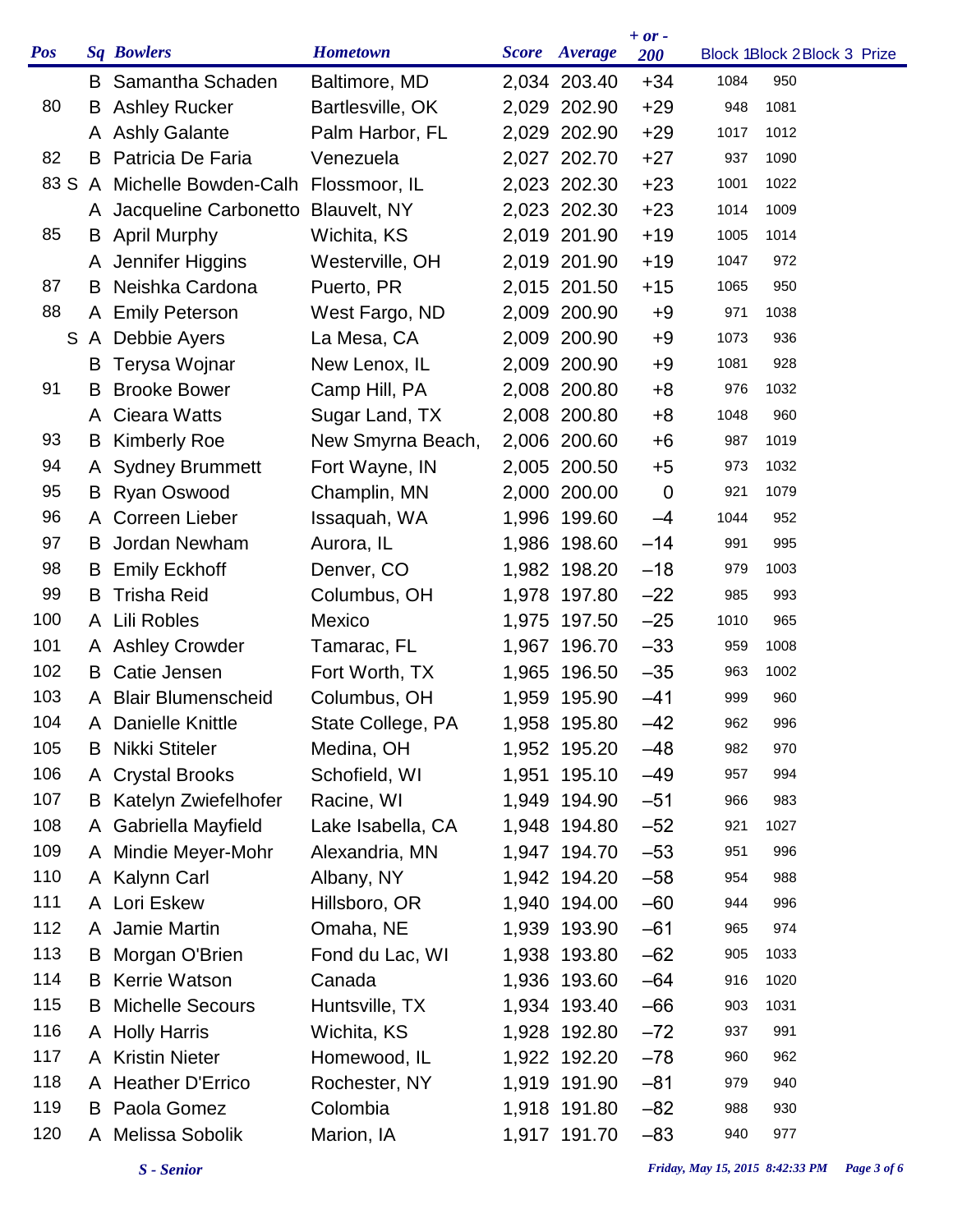| <b>Pos</b> |    | <b>Sq Bowlers</b>                   | <b>Hometown</b>    | Score Average     | $+ or -$<br><b>200</b> |      | Block 1Block 2Block 3 Prize |
|------------|----|-------------------------------------|--------------------|-------------------|------------------------|------|-----------------------------|
|            |    | A Desiree Negron                    | <b>Puerto Rico</b> | 1,917 191.70      | $-83$                  | 1017 | 900                         |
| 122        |    | A Rochelle Roventini                | Franklin, WI       | 1,915 191.50      | $-85$                  | 900  | 1015                        |
|            |    | A Aumi Guerra                       | Dominican Republic | 1,915 191.50      | $-85$                  | 939  | 976                         |
| 124        |    | A Katie Bishop                      | Westland, MI       | 1,914 191.40      | $-86$                  | 969  | 945                         |
| 125        |    | A Kayla Bandy                       | Salisbury, MD      | 1,912 191.20      | $-88$                  | 921  | 991                         |
| 126        | B  | Margrette Suchoski                  | East Moline, IL    | 1,911 191.10      | $-89$                  | 971  | 940                         |
| 127        |    | A Cassie Hauner                     | Sussex, WI         | 1,905 190.50      | $-95$                  | 955  | 950                         |
|            |    | A Megan Jirsa                       | La Crosse, WI      | 1,905 190.50      | $-95$                  | 956  | 949                         |
| 129        | B  | Valerie Verheyen                    | Green Bay, WI      | 1,898 189.80      | $-102$                 | 928  | 970                         |
|            | B  | <b>Kolien Owens</b>                 | Mason, MI          | 1,898 189.80 -102 |                        | 979  | 919                         |
| 131        |    | A Kerri Ellenbecker                 | Germantown, WI     | 1,895 189.50 -105 |                        | 961  | 934                         |
|            | B  | <b>Briana Cubito</b>                | Green Bay, WI      | 1,895 189.50 -105 |                        | 971  | 924                         |
| 133        |    | A Brandy Silva                      | Fort Worth, TX     | 1,891 189.10 -109 |                        | 963  | 928                         |
| 134        |    | A Marissa Allison                   | Temperance, MI     | 1,887 188.70 -113 |                        | 979  | 908                         |
| 135        |    | A Paula Brown                       | Milwaukee, WI      | 1,886 188.60 -114 |                        | 994  | 892                         |
| 136        |    | B Rebecca Sharp-Keega Carleton, MI  |                    | 1,884 188.40 -116 |                        | 945  | 939                         |
| 137        |    | <b>B</b> Sabrina Duncan-Rose        | Bellaire, TX       | 1,879 187.90 -121 |                        | 980  | 899                         |
| 138        |    | A Elise Bolton                      | Merritt Island, FL | 1,878 187.80 -122 |                        | 968  | 910                         |
| 139        | B  | Morgan Stary                        | Green Bay, WI      | 1,875 187.50 -125 |                        | 897  | 978                         |
| 140        |    | A Brittney Harper                   | Rainsville, AL     | 1,874 187.40 -126 |                        | 939  | 935                         |
| 141        | B  | <b>Mary Wells</b>                   | Columbus, OH       | 1,869 186.90 -131 |                        | 892  | 977                         |
| 142        | B  | Jacqueline Malone                   | Scotia, NY         | 1,866 186.60 -134 |                        | 926  | 940                         |
| 143        | B  | <b>Lisa Doss</b>                    | Grand Rapids, MI   | 1,864 186.40 -136 |                        | 920  | 944                         |
| 144        |    | A Katie Mae Pritchard               | Coon Rapids, MN    | 1,854 185.40 -146 |                        | 894  | 960                         |
|            | B  | <b>Crystal Boutotte</b>             | Montgomery, TX     | 1,854 185.40 -146 |                        | 916  | 938                         |
| 146        |    | B Heather White Guillen Odenton, MD |                    | 1,853 185.30 -147 |                        | 909  | 944                         |
| 147        | B  | Rebecca Mencheski                   | Green Bay, WI      | 1,850 185.00 -150 |                        | 945  | 905                         |
| 148        |    | <b>B</b> Brandy Sanderson           | Bossier City, LA   | 1,847 184.70 -153 |                        | 903  | 944                         |
| 149        |    | A Diana Walter                      | Bellport, NY       | 1,846 184.60 -154 |                        | 945  | 901                         |
| 150        |    | A Megan McGinley                    | Cinnaminson, NJ    | 1,845 184.50 -155 |                        | 917  | 928                         |
| 151        |    | <b>B</b> Chenoa Rhoades             | Lafayette, IN      | 1,844 184.40 -156 |                        | 961  | 883                         |
| 152        |    | A Ranae Janssen                     | Sioux Falls, SD    | 1,842 184.20 -158 |                        | 908  | 934                         |
|            |    | A Ellen Moller                      | Rock Island, IL    | 1,842 184.20 -158 |                        | 941  | 901                         |
|            | A  | <b>Tabitha Bieri</b>                | Grandview, IA      | 1,842 184.20 -158 |                        | 1064 | 778                         |
| 155        | B. | <b>Michelle Sterner</b>             | Niagara Falls, NY  | 1,840 184.00 -160 |                        | 880  | 960                         |
| 156        |    | <b>B</b> Alyssa Harper              | Deland, FL         | 1,837 183.70 -163 |                        | 976  | 861                         |
| 157        |    | A Janis Birschbach                  | Fond du Lac, WI    | 1,834 183.40 -166 |                        | 930  | 904                         |
| 158        |    | <b>B</b> Ashley Cole                | Florissant, MO     | 1,825 182.50 -175 |                        | 886  | 939                         |
|            |    | A Amber Ottilige                    | Lake Wales, FL     | 1,825 182.50 -175 |                        | 886  | 939                         |
| 160        |    | A Jennifer Dovers                   | Sierra Vista, AZ   | 1,823 182.30 -177 |                        | 935  | 888                         |
| 161        |    | <b>B</b> Jewel Skelton              | Niles, OH          | 1,820 182.00 -180 |                        | 879  | 941                         |
| 162        | В  | <b>Gina Hurst</b>                   | Greenfield, WI     | 1,819 181.90 -181 |                        | 931  | 888                         |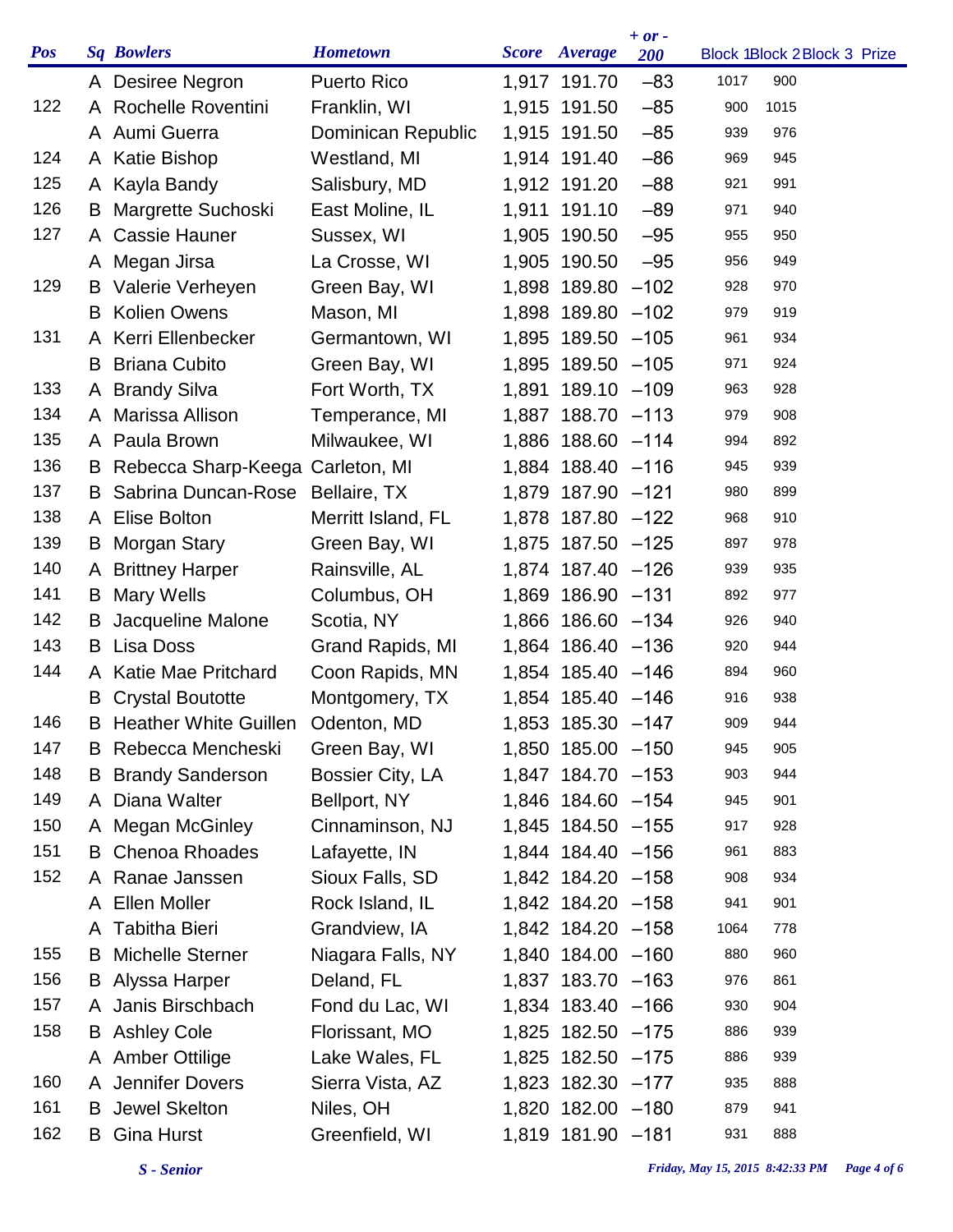| <b>Pos</b> |    | <b>Sq Bowlers</b>             | <b>Hometown</b>                        |       | Score Average     | $+ or -$<br><b>200</b> |     | Block 1Block 2Block 3 Prize |
|------------|----|-------------------------------|----------------------------------------|-------|-------------------|------------------------|-----|-----------------------------|
| 163        |    | A Lori Munson                 | Cottage Grove, MN                      |       | 1,814 181.40 -186 |                        | 895 | 919                         |
| 164        |    | A Jennifer Evans              | Peru, IN                               |       | 1,811 181.10 -189 |                        | 984 | 827                         |
| 165        |    | A Beverly Blanchard           | Virginia Beach, VA                     |       | 1,808 180.80 -192 |                        | 864 | 944                         |
| 166        |    | A Amber Kwiecien              | Brown Deer, WI                         |       | 1,802 180.20 -198 |                        | 808 | 994                         |
| 167        |    | A Trista Kimmes               | Eagan, MN                              |       | 1,796 179.60 -204 |                        | 947 | 849                         |
| 168        |    | A Charly Boelter              | Oshkosh, WI                            |       | 1,795 179.50 -205 |                        | 841 | 954                         |
| 169        |    | A Kayla Kolisch               | Lakewood, CO                           |       | 1,794 179.40 -206 |                        | 862 | 932                         |
| 170        |    | <b>B</b> Catherine Rawsthorne | Federal Way, WA                        |       | 1,793 179.30 -207 |                        | 836 | 957                         |
| 171        |    | A Dori Fox                    | Statesville, NC                        |       | 1,790 179.00 -210 |                        | 855 | 935                         |
|            |    | A Shawna Strause              | Tucson, AZ                             |       | 1,790 179.00 -210 |                        | 863 | 927                         |
|            |    | <b>B</b> Heather Williams     | Wesley Chapel, FL                      |       | 1,790 179.00 -210 |                        | 929 | 861                         |
| 174        |    | A Jessica Nanneman            | Waterford, WI                          |       | 1,784 178.40 -216 |                        | 844 | 940                         |
| 175        | B  | <b>Tracie Ball</b>            | Tucson, AZ                             |       | 1,783 178.30 -217 |                        | 892 | 891                         |
| 176 S      |    | A Sharon Powers               | Lakewood, CO                           |       | 1,781 178.10 -219 |                        | 914 | 867                         |
| 177        |    | A Lauren Sammel               | Madison, WI                            | 1,771 | 177.10 -229       |                        | 922 | 849                         |
| 178        |    | <b>B</b> Kelly Blank          | Oshkosh, WI                            |       | 1,764 176.40 -236 |                        | 900 | 864                         |
| 179        | B  | <b>Stephanie Mours</b>        | Franklin, WI                           |       | 1,758 175.80 -242 |                        | 853 | 905                         |
| 180        |    | <b>B</b> Ashely Bryant        | Huber Heights, OH                      |       | 1,752 175.20 -248 |                        | 814 | 938                         |
|            |    | A Cassondra Mize              | Toledo, OH                             |       | 1,752 175.20 -248 |                        | 882 | 870                         |
| 182        |    | <b>B</b> Chelsea Farrell      | Elkart, IN                             |       | 1,749 174.90 -251 |                        | 905 | 844                         |
| 183        |    | A Brittany Morris             | Waymart, PA                            |       | 1,742 174.20 -258 |                        | 791 | 951                         |
| 184        |    | A Alice Driber                | East Stroudsburg, PA 1,741 174.10 -259 |       |                   |                        | 831 | 910                         |
| 185        |    | A Theresa Holmes              | Windsor, WI                            |       | 1,732 173.20 -268 |                        | 808 | 924                         |
| 186        |    | A Angelica Greene             | Superior, CO                           |       | 1,727 172.70 -273 |                        | 922 | 805                         |
| 187        |    | A Mary Burton                 | Peru, IN                               |       | 1,701 170.10 -299 |                        | 828 | 873                         |
|            |    | <b>B</b> Amber Loberger       | Fond du Lac, WI                        |       | 1,701 170.10 -299 |                        | 880 | 821                         |
| 189        | B  | Marina Guseva                 | Russia                                 |       | 1,696 169.60 -304 |                        | 900 | 796                         |
| 190        |    | A Nicole Reese                | Duluth, MN                             |       | 1,688 168.80 -312 |                        | 888 | 800                         |
|            |    | A Susan Olson                 | Wausaukee, WI                          |       | 1,688 168.80 -312 |                        | 904 | 784                         |
| 192        |    | <b>B</b> Beth Polomis         | Green Bay, WI                          |       | 1,678 167.80 -322 |                        | 839 | 839                         |
| 193        |    | <b>B</b> Beth Tesch           | Neenah, WI                             |       | 1,677 167.70 -323 |                        | 798 | 879                         |
|            | B. | Diana Witter                  | Waussau, WI                            |       | 1,677 167.70 -323 |                        | 821 | 856                         |
| 195        | B  | Carrie Jaeger                 | De Pere, WI                            |       | 1,649 164.90 -351 |                        | 814 | 835                         |
|            | B  | <b>Krystal Mannering</b>      | Hammonton, NJ                          |       | 1,649 164.90 -351 |                        | 847 | 802                         |
| 197        |    | A Kim Hoffman                 | Pulaski, WI                            |       | 1,644 164.40 -356 |                        | 879 | 765                         |
| 198        |    | A Melissa Frisque             | Green Bay, WI                          |       | 1,642 164.20 -358 |                        | 841 | 801                         |
| 199        | B  | <b>Cristine Plum</b>          | <b>Willow Street, PA</b>               |       | 1,625 162.50 -375 |                        | 771 | 854                         |
| 200        |    | A Taylor Hartwig              | Wausau, WI                             |       | 1,605 160.50 -395 |                        | 764 | 841                         |
|            |    | 201 S B Martina Campbell      | Hampton, VA                            |       | 1,597 159.70 -403 |                        | 779 | 818                         |
| 202        |    | <b>B</b> Krista Giese         | Norfolk, NE                            |       | 1,588 158.80 -412 |                        | 800 | 788                         |
| 203        | B  | <b>Shari Kirsch</b>           | Green Bay, WI                          |       | 1,552 155.20 -448 |                        | 796 | 756                         |
| 204        | B  | Brianna Erdmann               | Menasha, WI                            |       | 1,507 150.70 -493 |                        | 729 | 778                         |